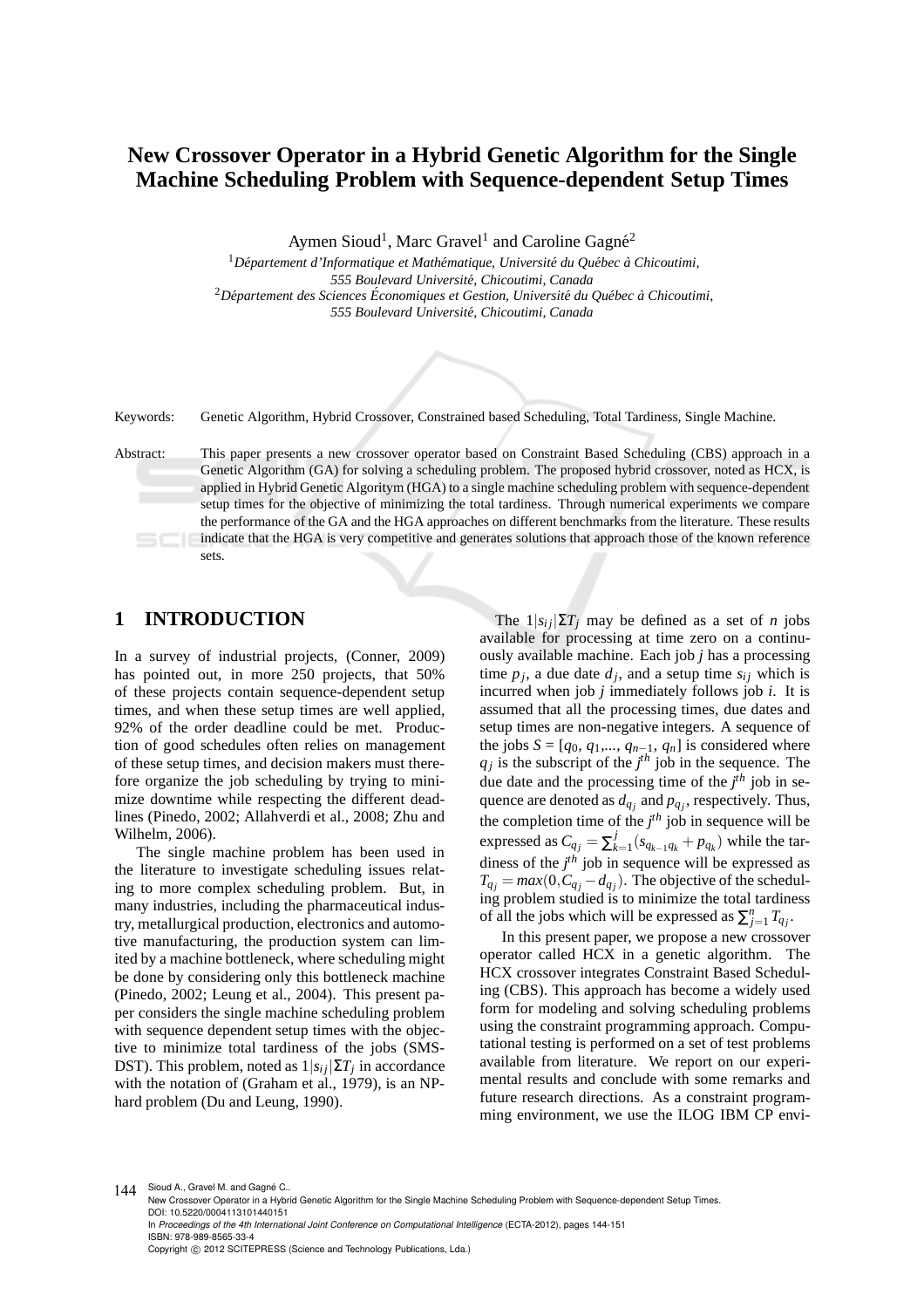ronment using ILOG Solver and ILOG Scheduler via the C++ APIs (ILOG, 2003b; ILOG, 2003a). The use of this kind of platforms has been encouraged by the steady improvement of general purpose solvers over the past decade. Such solvers have become significantly more effective and robust (Yunes et al., 2010).

The body of this paper is organized into five sections. Section 3 presents the used pure GA of (Sioud et al., 2009), the CBS approach and the hybrid crossover *HCX*. The computational testing and discussion are presented in Section 4. Finally, we conclude with some remarks and future research directions.

# **2 LITERATURE REVIEW**

Different approaches have been proposed by a number of researchers to solve the  $1|s_{ij}|\Sigma T_i$  problem. (Rubin and Ragatz, 1995) proposed a Branch and Bound approach, which quickly showed its limitations. It could optimally solve only small instances of benchmark files of 15, 25, 35 and 45 jobs proposed by these authors. (Bigras et al., 2008) have optimally solved all instances proposed by (Rubin and Ragatz, 1995) using a Branch and Bound approach with linear programming relaxation bounds. They also demonstrated and used the problem's similarity with the time-dependent traveling salesman problem (TSP). This Branch and Bound approach solved some of these instances in more than 7 days. For their part, (Sioud et al., 2010b) introduce a constraint based programming approach proposing an ILOG API C++ model. This exact approach also shown its limits and fail to resolve small 25 job instances in less than 8 hours. Because this problem is NP-hard, many researchers used a wide variety of metaheuristics to solve this problem, such as a genetic algorithm (Sioud et al., 2009; Franca et al., 2001), a memetic algorithm (Rubin and Ragatz, 1995; Franca et al., 2001; Armentano and Mazzini, 2000), a simulated annealing (Tan and Narasimhan, 1997), a GRASP (Gupta and Smith, 2006) and an ant colonies optimization (ACO) (Gagné et al., 2002; Liao and Juan, 2007). Heuristics such as Random Start Pairwise Interchange (RSPI) (Rubin and Ragatz, 1995) and Apparent Tardiness Cost with Setups (ATCS) (Lee et al., 1997) have also been proposed for solving this problem. More robust methods such the hybrid metaheuristics have also been used. Indeed, (Gagné et al., 2005) introduce a Tabu/VNS which propose a version of the tabu metaheuristic that incorporates variable neighbourhood search. (Sioud et al., 2010a) integrate a CBS approach in a crossover operator using direct precedence constraints to enhance the CBS search. The CBS approach has also been integrated in the intensification search space process using additional constraints. (Sioud et al., 2012) introduce for their part a hybrid genetic algorithm which is based on the integration between a genetic algorithm and concepts from constraint programming, multi-objective evolutionary algorithms and ant colony optimization.

Concerning the pure genetics algorithms (GA), only (Sioud et al., 2009) succeeded in proposing an efficient GA, suggesting that this metaheuristic is not well suited to deal with the specificities of this problem. Indeed, the authors have proposed a GA integrating the RMPX crossover operator which takes greater account of the relative and absolute position of a job. Indeed, (Rubin and Ragatz, 1995; Armentano and Mazzini, 2000; Tan and Narasimhan, 1997) have shown the importance of relative and absolute order positions for solving the  $1|s_{ij}|\Sigma T_j$  problem. The proposed GA outdoes the performance of all the GAs found in the literature but is still less efficient than the Tabu/VNS of (Gagné et al., 2005) and the hybrid genetic algorithm of (Sioud et al., 2012) which represent the best approaches found in the literature.

# **3 THE HYBRID GENETIC ALGORITHM**

Several researchers have used metaheuristics variations and hybridizations to improve the effectiveness of these methods (Talbi, 2009; Puchinger and Raidl, 2005). In general, hybridization combines two or more methods in a single algorithm to solve combinatorial optimization problems. (Puchinger and Raidl, 2005) divide hybrid methods into two categories : collaborative and integrative hybridization. The algorithms that exchange information in a sequential, parallel or interlaced way fall into the category of collaborative hybridization. We talk about an integrative hybridization when a technique is an embedded component of another technique. In this paper, we introduce a collaborative hybridization which incorporates CBS approach sequentially in a crossover operator into a genetic algorithm. We introduce first the used pure algorithm genetic, then we describe the *HCX* hybrid crossover.

### **3.1 Genetic Algorithm**

Genetic algorithms are methods based upon biological mechanisms such as the genetic inheritance laws of Mendel and the natural selection concept of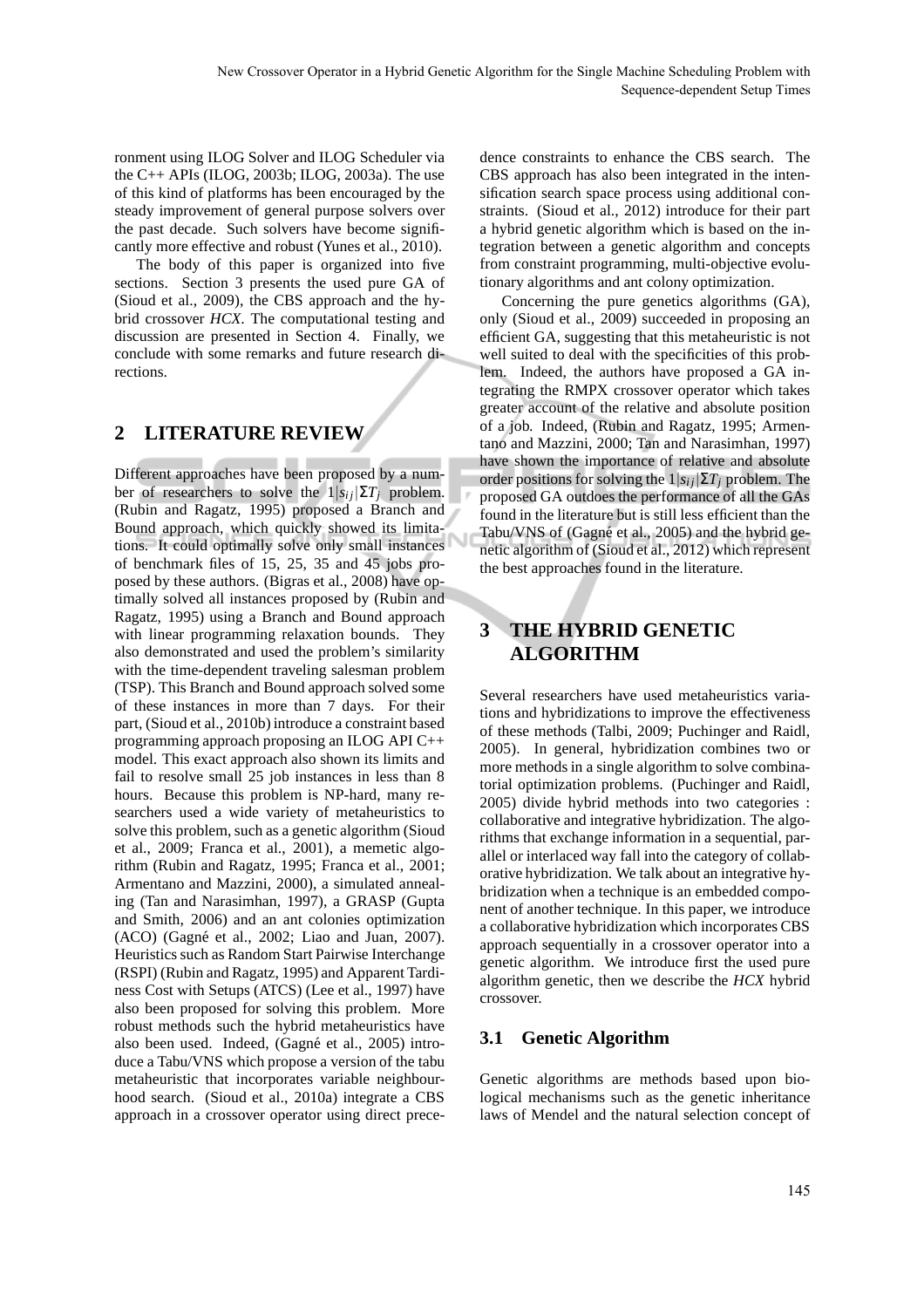Charles Darwin, where the best adapted species survive. The basic concepts of GA have been described by the investigation carried out by Holland (1992) who explained how to add intelligence into a program computing with the crossover exchange of genetic material and transfer as a source of genetic diversity. In a GA, a population of individuals or chromosomes incurs a sequence of transformations by means of genetic operators to form a new population. Two main operators are used for this purpose : crossover and mutation. Crossover creates new individuals by combining parts of two individuals and mutation creates new individuals by a small change in a single individual.

Based on the GA proposed by (Sioud et al., 2009), we redefine a simple genetic algorithm. A solution is coded as a permutation of the considered jobs. The population size is set to *n* to fit with the considered instance size. The initial population is randomly generated for 60% and also for 20% using a pseudo-random heuristic which favors setup times and promotes a relative order for the jobs. The last 20% is generated using a pseudo-random heuristic which depends on due dates and promotes an absolute order for the jobs. A binary tournament selects the chromosomes for the crossover. The proposed GA uses the OX crossover (Michalewicz, 1996) to generate 30% of offspring and the RMPX crossover (Sioud et al., 2009) to generate the rest of the children population. Both of the OX and RMPX crossover maintain both of the relative and the absolute order positions, but the RMPX crossover seems to give better results. The RMPX crossover can be described in the following steps : *(i)* two parents P1 and P2 are considered and two distinct crossover points *C1* and *C2* are selected randomly, as shown in Figure 1; *(ii)* an insertion point  $p_i$ *ns* is then randomly chosen in the offspring E as  $p_i$ *ns = random* (*n* – (C2 – *C1))*; *(iii)* the part [*C1*, *C2*] of P1, shaded in Figure 1, is inserted in the offspring E from  $p_i$ *ns*. The insertion is to be done from the position 2 showing in Figure 1; and *(iv)* the rest of the offspring E is completed from P2 in order of appearance since its first position.

|                |   |   | C <sub>1</sub><br>↓ |   |                | C <sub>2</sub> |   |   |   |  |  |
|----------------|---|---|---------------------|---|----------------|----------------|---|---|---|--|--|
| Ρ1             | 3 | 1 |                     | 5 | 8              | $\mathbf{2}$   | 6 | 9 |   |  |  |
| P <sub>2</sub> | 9 | 8 | 5                   | 7 | 3              | 1              | 6 | 4 | 2 |  |  |
| $p_{ins}$      |   |   |                     |   |                |                |   |   |   |  |  |
|                | 9 |   | 5                   | 8 | $\overline{2}$ | 7              | 3 |   | 6 |  |  |

Figure 1: Illustration of RMPX.

The crossover probability *pc* is set to 0.8, i.e. therefore *n\*0.8* offspring are generated at each generation in which a mutation is applied with a probability *pm* equal to 0.3. The mutation consists of exchanging the position of two distinct jobs which are randomly chosen. The replacement is elitist and the duplicates individuals in the population were replaced by chromosomes which are generated by one of the pseudorandom heuristics used in the initialization phase. The stop criterion is set to 3000 generations.

#### **3.2 The Constraint based Scheduling**

Constraint solving methods such as domain reduction and constraint propagation have proved to be well suited for a wide range of industrial applications (Baptiste et al., 2001). These methods are increasingly combined with classical solving techniques from operations research, such as linear, integer, and mixed integer programming (Talbi, 2002), to yield powerful tools for constraint-based scheduling by adopting them. In the recent years, the CBS has become a widely used form for modeling and solving scheduling problems using the constraint programming approach (Baptiste et al., 2001; Allahverdi et al., 2008). A scheduling problem is the process of allocating tasks to resources over time with the goal of optimizing one or more objectives (Pinedo, 2002). A scheduling problem can be efficiently encoded like a constraint satisfaction problem (CSP).

The activities, the resources and the constraints, which can be temporal or resource related, are the basis for modeling a scheduling problem in a CBS problem. Based on representations and techniques of constraint programming, various types of variables and constraints have been developed specifically for scheduling problems. Indeed, the domain variables may include intervals domains where each value represents an interval (processing or early start time for example) and variable resources for many classes of resources. Similarly, various research techniques and constraints propagation have been adapted for this kind of problem.

In Constraint Based Scheduling, the single machine problem with setup dependent times can be efficiently encoded in terms of variables and constraints in the following way. Let *M* be the single resource. We associate an activity  $A_j$  for each job *j*. For each activity  $A_i$  four variables are introduced, *start(A<sub>i</sub>*), *end*( $A_j$ ), *proc*( $A_j$ ) and *dep*( $A_j$ ). They represent the start time, the end time, the processing time and the departure time of the activity  $A_j$ , respectively. The departure time represents the needed setup time of an activity when the latter starts the schedule.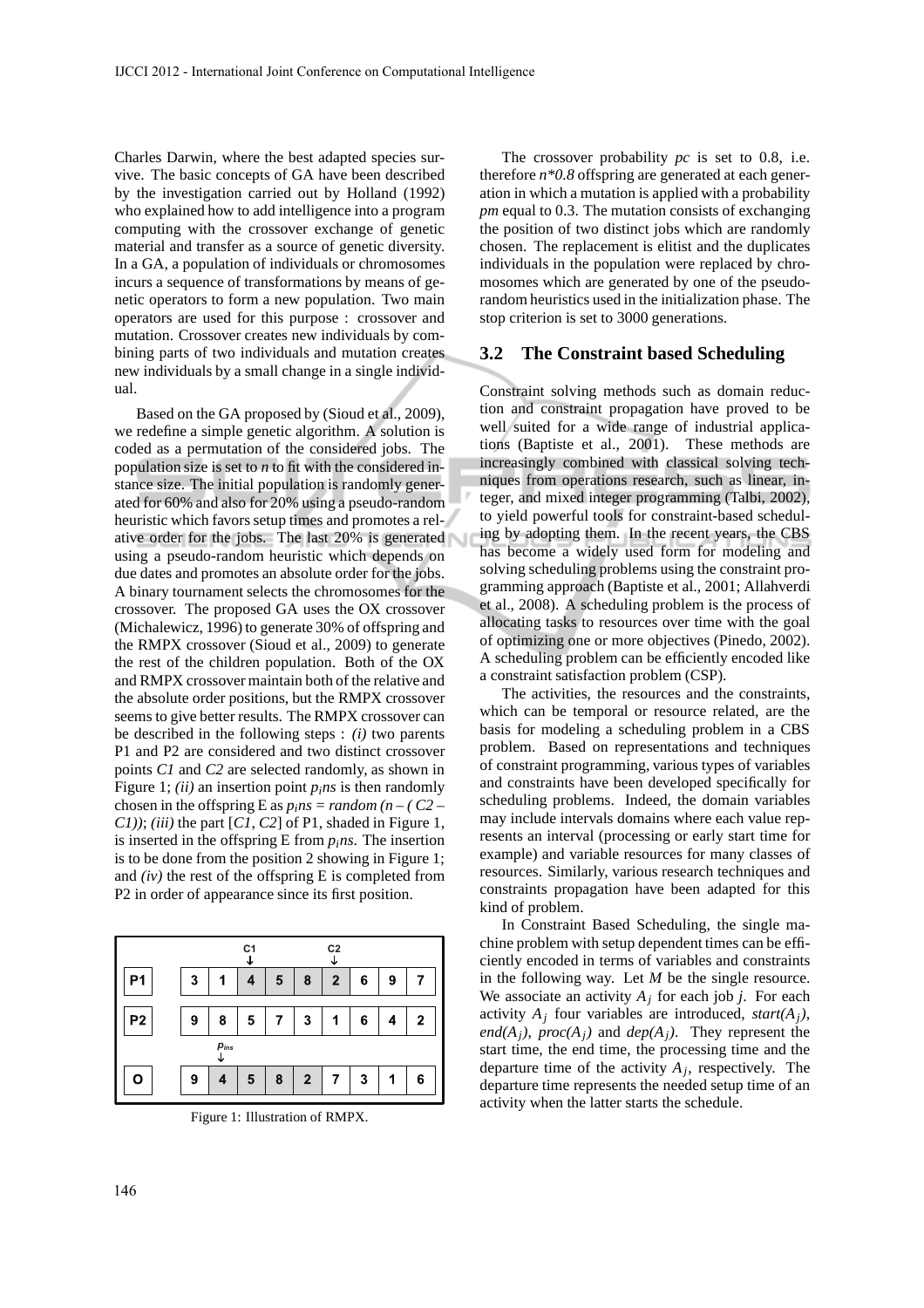A setup time  $s_{ij}$  is introduced and it is incurred when job *j* immediately follows job *i*. In our case, the setup times are activity related and not resourcerelated. For this purpose, we assign a type to each activity and a lattice to the unary machine. Then, when we calculate the objective function, it is possible to associate the transition times between two distinct types of activities. The tardiness criterion is represented by an additional variable *Tard*. Its value is determined by  $\text{Card} = \sum_{A_j=1}^{n} \max(\text{end}(A_j) - d_{A_j}, 0).$ 

(ILOG, 2003a) provides several predefined search algorithms named as *goals* and activity selectors. We used the *IloSetTimesForward* algorithm with the *Ilo-SelFirstActMinEndMin* activity selector. The *IloSetTimesForward* algorithm schedules activities on a single machine forward initializing the start time of the unscheduled activities. The activity selector defines the heuristic scheduling variables representing start times, which chooses the next activity to schedule. The *IloSelFirstActMinEndMin* tries first the activity with the smallest start time and in case of equality the activity with the smallest end time. For his part, (ILOG, 2003b) provides four strategies to explore the search tree : the default *Depth-First Search* (DFS), the *Slice-Based Search* (SBS) (Beck and Perron, 2000), Interleaved Depth-First Search (IDFS) (Meseguer, 1997) and the *Depth-Bounded Discrepancy Search* (DDS) (Walsh, 1997). In this paper, we use the CBS model introduced by (Sioud et al., 2010b) where the *IloSetTimesForward* algorithm with the *IloSelFirstActMinEndMin* activity selector are used driven by the *Depth-Bounded Discrepancy Search* (DDS) (Walsh, 1997) algorithm search engine.

### **3.3 The Hybrid Crossover**

When we handle a basic single machine model, there is no precedence constraint between activities as is the case in a flow-shop or job-shop where adding constraints improves the CBS approach. The main idea of integrating the CBS in a crossover is to provide to this latter precedence constraints between activities when generating offspring. In this work, we consider all the precedence constraints during the introduced new crossover HCX while (Sioud et al., 2010a) considered only the direct constraints between two jobs. Also, (Sioud et al., 2010a) extracted these direct constraints from two selected parents while the HCX crossover extract this information from the whole population. Thereby, using more precedence constraints the HCX crossover extract more information and use it to generate better offspring taking greater account of the relative position of a jobs.

The introduced new crossover HCX can be described in the following steps : *(i)* from a population at time *t* we build a precedence job matrix noted as *MPREC*; *(ii)* for each job *j* in *MPREC* we calculate the number of time that *j* precede the other jobs; *(iii)* using a roulette wheel based on the sum calculated at the second step we choose *nbrjob* jobs; *(iv)* using a threshold *tjob* we extract some precedence constraints from the *x* considered jobs in the third step; and  $(v)$ from a random chosen individual in the actual population, the CBS approach tries to solve the problem while adding the precedence constraints built in the previous step and an upper bound consisting of the objective function value of the considered individual. The upper bound is added to discard faster bad solutions when branching during the solver process. As a reminder, the ILOG Solver uses a Branch and Bound approach to solve a problem (ILOG, 2003b). The HCX crossover will be done under probability *pHCX* .

To better understand how the HCX crossover works, consider the 5-jobs example in Figure 2. The Figure (a) represents a population at time *t* with five individuals. At the HCX crossover first step the *MPREC* matrix is build from this population as shown in Figure (b). So, we can remark, for example, that the job 2 precedes five times the job 5 and the job 4 precedes only once the job 3. Then, from the *MPREC* matrix and for each job, we calculate the sum of the precedence constraints. As shown in Figure (c), the job 2 have 14 precedence constraints while job 5 have only 5. After, at the third step, using a roulette wheel we choose *nbrjob* jobs. We consider in this example that we choose the two jobs 2 and 4. We also consider a threshold *tjob* equals to 2. Next, in the fourth step, we keep only two precedence constraints without considering mutuals constraints. So, the constraints "*2 before 4*" and "*4 before 2*" will be remove. These two precedence constraints are those with the greatest values. In the example in Figure (d), we keep the two precedence constraints "*2 before 5*" and "*2 before 1*" for the job 2 shaded in gray. Concerning the job 4, we keep the two precedence constraint "*4 before 1*" and "*4 before 5*" also shaded in gray. In the case that we have more than two equal values, we keep randomly only two constraints. Finally, using the CBS approach from a randomly chosen individual from the population we try to solve the problem while adding objective function value of the considered individual and the four precedence constraints : "*2 before 5*", "*2 before 1*", "*4 before 1*" and "*4 before 5*".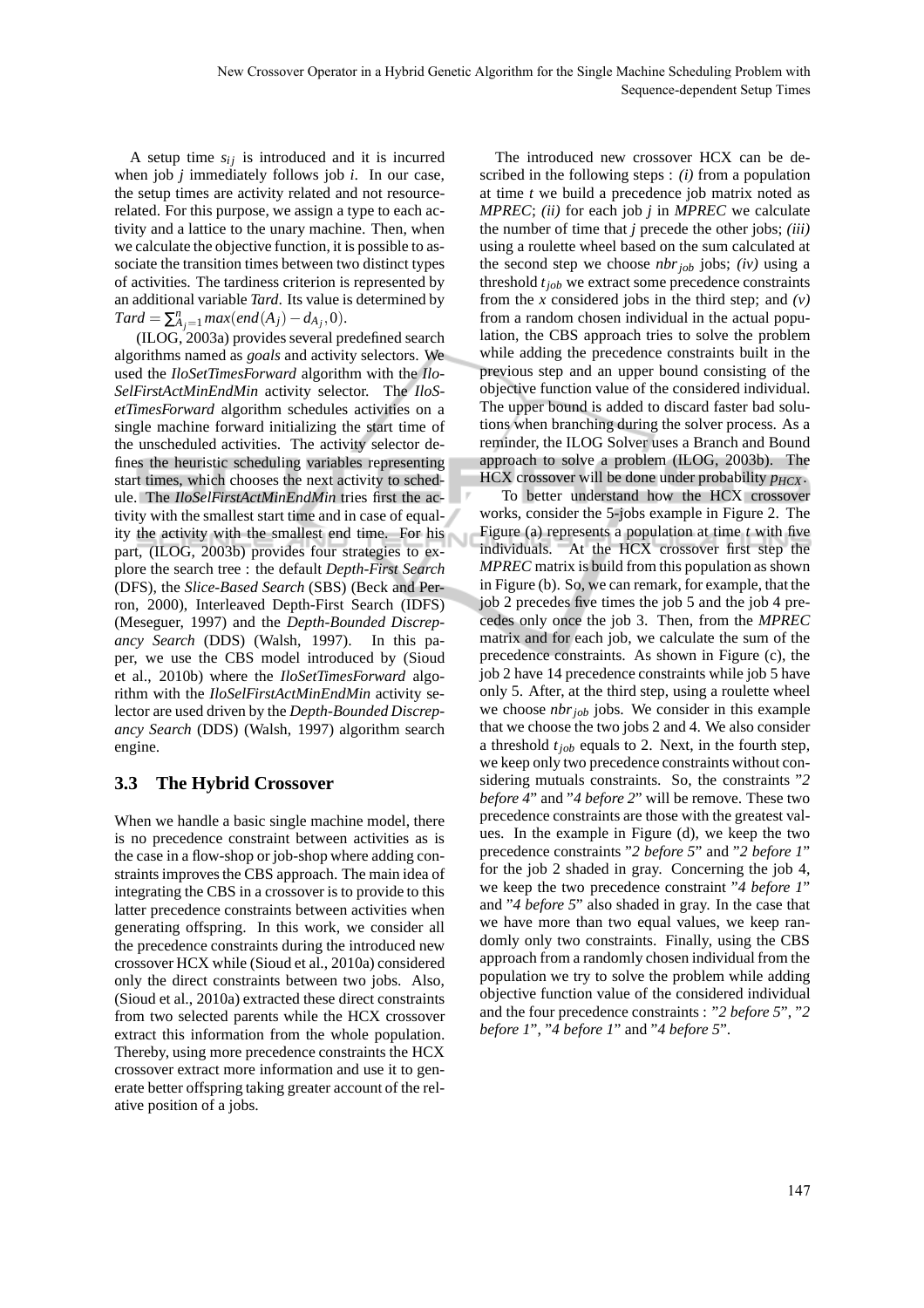

## **4 COMPUTATIONAL RESULTS AND DISCUSSION**

The benchmark problem set consists of eight instances, each with a number of jobs of 15, 25, 35 and 45 jobs, and it is taken from the work of (Ragatz, 1993). These instances are available on the Internet at https://www.msu.edu/˜rubin/files/c&ordata.zip. The job processing times are normally distributed with a mean of 100 time units and the setup times are also uniformly distributed with a mean of 9.5 time units. Each instance has three factors which have both high and low levels. These factors are due date range, processing time variance and tardiness factor. The tardiness factor determines the expected proportion of jobs that will be tardy in a random sequence. All the experiments were run on an Itanium with a 1.4 GHz processor and 4 GB RAM. Each instance was executed 5 times and the results presented represent the average deviation with the optimal results of (Bigras et al., 2008). All the algorithms are coded in C++ language under the ILOG IBM CP constraint environment using ILOG Solver and Scheduler via the C++ API (ILOG, 2003b; ILOG, 2003a).

Table 1 summarize the comparison of different algorithms approaches. In this table, PRB denotes the instance names and OPT the optimal solution found by the B&B of (Bigras et al., 2008). These authors have not given information about the execution time

of their approach. They only said that some instances have been resolved after more than seven days. The GA column shows the results average deviation to the optimal solution of the genetic algorithm described in the section 3.1 which gives the best results among all pure genetic algorithms in the literature without an intensification process (Sioud et al., 2009). The GA average CPU time is equal to 13.4 seconds for the 32 instances. The GA generally obtained fairly good results only for the instances 601, 605, 701 and 705.

The CBS column shows the deviations of the CBS approach minimizing the total tardiness proposed by (Sioud et al., 2010b) and used in the HCX crossover. For this approach, the execution time is limited to 60 minutes. It can be noticed that the CBS approach results deteriorate with increasing the instances size and especially for the \*\*4, \*\*5 and \*\*8 instances. The GA*PCX* column shows the average deviation of the genetic algorithm in which the hybrid crossover operator PCX of (Sioud et al., 2010a) is integrated. This crossover used only direct constraints between two jobs from two selected parents. The CBS approach execution time in this hybrid crossover is limited to 15 seconds. The GA*PCX* average time execution is equal to 15.2 minutes for the 32 instances.

The GA<sub>HCX</sub> column shows the average deviation of the genetic algorithm in which the hybrid crossover operator HCX presented in this paper is integrated. The probability  $p_{HCX}$  is equal to 0.05 and the CBS ap-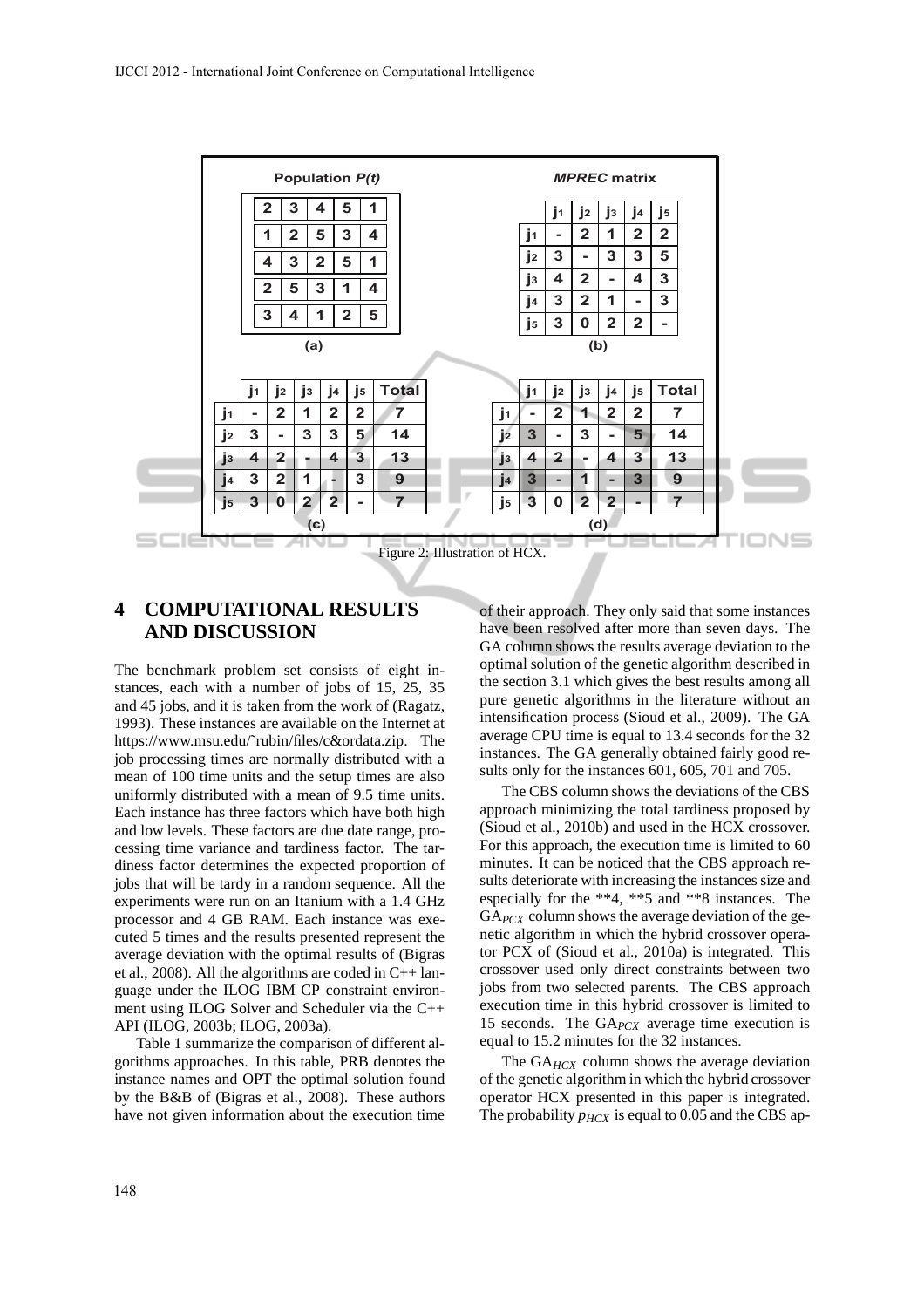|       | <b>PRB</b>                     | <b>OPT</b>     | GΑ    | <b>CBS</b>       | GA <sub>PCX</sub> | $GA_{HCX}$ |  |
|-------|--------------------------------|----------------|-------|------------------|-------------------|------------|--|
|       | 401                            | 90             | 0.0   | 0.0              | 0.0               | 0.0        |  |
|       | 402                            | 0              | 0.0   | 0.0              | 0.0               | 0.0        |  |
|       | 403                            | 3418           | 0.5   | 0.0              | 0.0               | 0.0        |  |
|       | 404                            | 1067           | 0.0   | 0.0              | 0.0               | 0.0        |  |
|       |                                |                |       |                  |                   |            |  |
| scier | 405                            | $\pmb{0}$      | 0.0   | 0.0              | 0.0               | 0.0        |  |
|       | 406                            | $\pmb{0}$      | 0.0   | 0.0              | 0.0               | 0.0        |  |
|       | 407                            | 1861           | 0.0   | 0.0              | 0.0               | 0.0        |  |
|       | 408                            | 5660           | 0.2   | 0.9              | 0.0               | 0.0        |  |
|       | 501                            | 261            | 0.5   | 0.4              | 0.0               | 0.0        |  |
|       | 502                            | 0              | 0.0   | 0.0              | 0.0               | 0.0        |  |
|       | 503                            | 3497           | 0.2   | 2.5              | 0.0               | 0.0        |  |
|       | 504                            | 0              | 0.0   | 0.0 <sub>1</sub> | 0.0               | 0.0        |  |
|       | 505                            | $\overline{0}$ | 0.0   | 0.0              | 0.0               | 0.0        |  |
|       | 506                            | 0              | 0.0   | 0.0              | 0.0               | 0.0        |  |
|       | 507                            | 7225           | 0.7   | 1.8              | 0.0               | 0.0        |  |
|       | 508                            | 1915           | 0.0   | 35.8             | 0.0               | 0.0        |  |
|       | 601                            | 12             | 169.4 | 41.7             | 6.7               | 3.9        |  |
|       | 602                            | $\pmb{0}$      | 0.0   | 0.0              | 0.0               | 0.0        |  |
|       | 603                            | 17587          | 1.8   | 6.5              | 0.8               | a v<br>0.2 |  |
|       | 604                            | 19092          | 1.8   | 21.1             | 1.1               | 0.6        |  |
|       | 605                            | 228            | 13.0  | 122.4            | 2.6               | 1.2        |  |
|       | 606                            | 0              | 0.0   | 0.0              | 0.0               | 0.0        |  |
|       | 607                            | 12969          | 1.6   | 17.7             | 0.7               | 0.3        |  |
|       | 608                            | 4732           | 1.7   | 156.6            | 0.7               | 0.0        |  |
|       | 701                            | 97             | 30.7  | 20.6             | 6.8               | 2.9        |  |
|       | 702                            | $\pmb{0}$      | 0.0   | 0.0              | 0.0               | 0.0        |  |
|       | 703                            | 26506          | 1.9   | 2.8              | 1.2               | 0.7        |  |
|       | 704                            | 15206          | 3.4   | 94.8             | 1.6               | 0.8        |  |
|       | 705                            | 200            | 33.7  | 72.5             | 6.1               | 3.1        |  |
|       | 706                            | 0              | 0.0   | 0.0              | 0.0               | 0.0        |  |
|       | 707                            | 23789          | 2.2   | 20.4             | 1.0               | 0.4        |  |
|       | 708                            | 22807          | 2.8   | 50.0             | 1.5               | $1.0\,$    |  |
|       | <b>Execution Time</b><br>(min) |                | 0.225 | 60               | 15.2              | 14.5       |  |

Table 1: Comparison of different algorithms.

proach execution time is limited to 15 seconds. The two parameters *nbrjob* and *tjob* are fixed to 0.15 \* *n* and 0.2 \* *n* where *n* is the jobs considered number. These two parameters were adjusted following empirical tests on different instances. The first observation is that the GA*HCX* algorithm is always optimal for 15 and 25 jobs instances. It should be noted that the integration of the HCX crossover improves all of the GA results and especially for the instances \*\*1 and \*\*5 where the deviation became less than 4%. For example, the deviation was reduced from 169.4% to 3.9% for the 601 instance. Using the precedence constraints allows the HCX crossover to enhance both the GA exploration and the CBS search; and consequently reaching better schedules. So, this new hybrid crossover can reach better space solution using more precedence constraints.

The GA*HCX* average time execution is equal to 14.5 minutes for the 32 instances. This hybrid algorithm improves all the results found by the GA*PCX* . These improvements are more pronounced with the integration of all the precedence constraints. This integration improves essentially the \*\*1 and the \*\*5 instances. Also, the optimal schedule is always reached by GA*HCX* for the 608 instance. The GA*HCX* found the optimal solution for all the instances at least one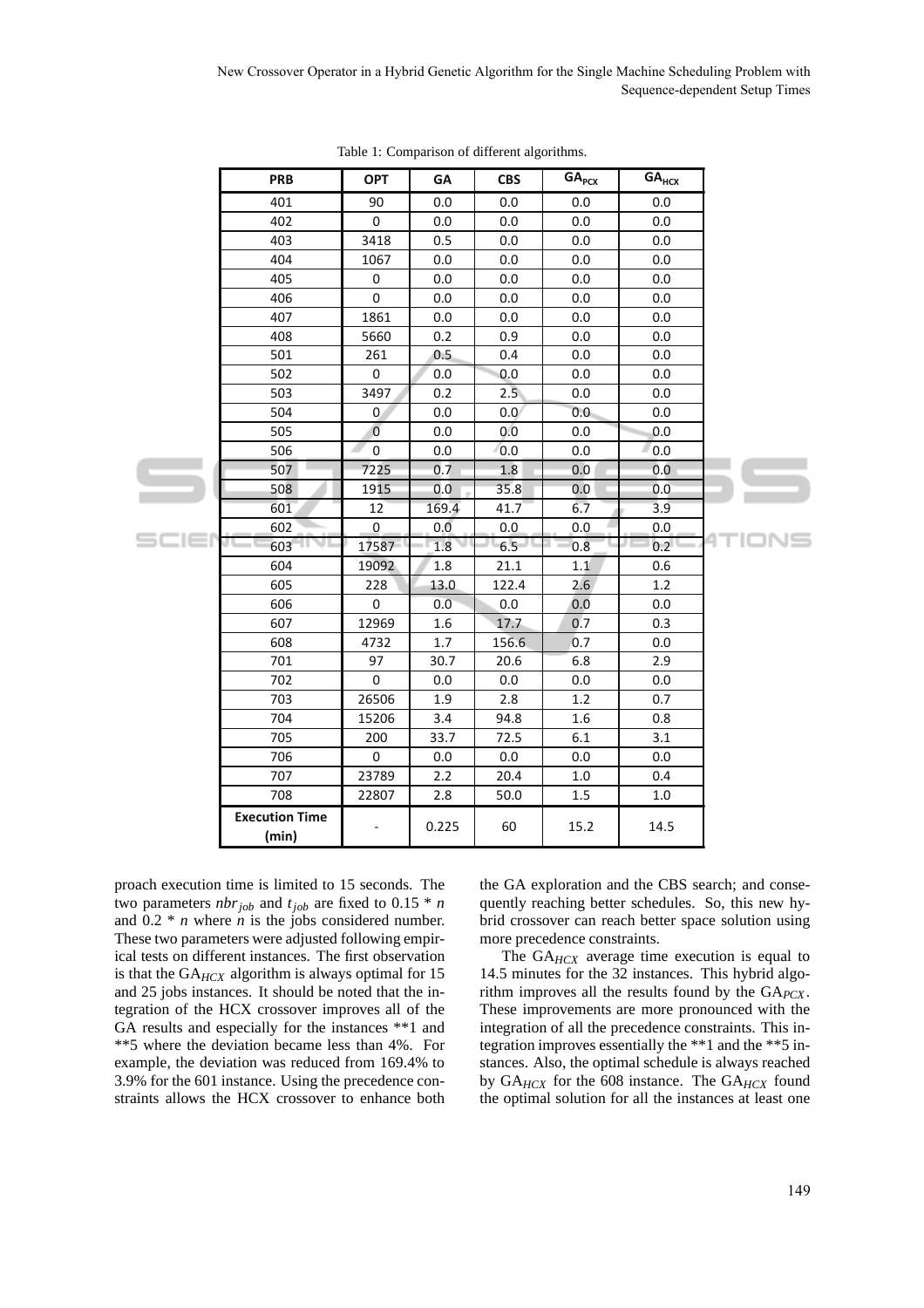time and this was not the case either for GA*PCX* .

The convergence of both GA and the GA*PCX* algorithms are similar. Indeed, the average convergence generation is equal to 1837 and 1845 generations for GA and GA*PCX* , respectively. The GA*HCX* average convergence generation is equal to 1358 and compared to the GA*PCX* , the integration of the precedence constraints speeds up the convergence of the solution with reaching better results.

Exact methods are well known to be time expensive. The same applies to the hybridization of them with metaheuristics. Indeed, execution times increases significantly with such hybridization policies due to some technicality during the exchange of information between the two methods (Talbi, 2009; Talbi, 2002; Puchinger and Raidl, 2005; Jourdan et al., 2009) and this is what has been observed here. However, in this paper, the solution quality is our main concern. So, we concentrated our efforts on it.

## **5 CONCLUSIONS**

In this paper, we introduce a hybrid crossover into a Genetic Algorithm to solve the sequence-dependent setup times single machine problem with the objective of minimizing the total tardiness. The proposed hybrid crossover extracts precedence constraints from the population. These constraints improve the CBS search and consequently the schedules quality.

ECHNO

Compared to a simple GA, the use of the HCX crossover improves all the results but for some instances the difference is still noticeable. Also, the results of this crossover outdoes those of a hybrid crossover taken from literature. Indeed, using the direct and indirect precedence constraints from the population improves the results and speeds up the convergence of the solution

Our results encourage us to use such hybridization for other scheduling problems in particular and other optimization problems in general. It is in this direction that our work is directed in the future. Also, to making a self-adaptive method, we will work on refining the individual selection process for the hybdrid HCX crossover and its two parameters : *nbrjob* and *tjob*.

### **REFERENCES**

Allahverdi, A., Ng, C., Cheng, T., and Kovalyov, M. Y. (2008). A survey of scheduling problems with setup times or costs. *European Journal of Operational Research*, 187(3):985 – 1032.

- Armentano, V. and Mazzini, R. (2000). A genetic algorithm for scheduling on a single machine with setup times and due dates. *Production Planning and Controly*, 11(7):713 – 720.
- Baptiste, P., LePape, C., and Nuijten, W. (2001). *Constraint-Based Scheduling : Applying Constraint Programming to Scheduling Problems*. Kluwer Academic Publishers.
- Beck, J. C. and Perron, L. (2000). Discrepancy bounded depth first search. In *CP-AI-OR'2000: Fourth International Workshop on Integration of AI and OR Techniques in Constraint Programming for Combinatorial Optimization Problems*, pages 7–17.
- Bigras, L., Gamache, M., and Savard, G. (2008). The timedependent traveling salesman problem and single machine scheduling problems with sequence dependent setup times. *Discrete Optimization*, 5(4):663–762.
- Conner, G. (2009). 10 questions. *Manufacturing Engineering Magazine*, pages 93–99.
- Du, J. and Leung, J. Y. T. (1990). Minimizing total tardiness on one machine is np-hard. *Mathematics and Operations Researchs*, 15:438–495.
- Franca, P. M., Mendes, A., and Moscato, P. (2001). A memetic algorithm for the total tardiness single ma-
- chine scheduling problem. *European Journal of Operational Research*, 132:224–242.
- Gagné, C., Gravel, M., and Price, W. L. (2005). Using metaheuristic compromise programming for the solution of multiple objective scheduling problems. *The Journal of the Operational Research Society*, 56:687–698.
- Gagné, C., Price, W., and Gravel, M. (2002). Comparing an aco algorithm with other heuristics for the single machine scheduling problem with sequence-dependent setup times. *Journal of the Operational Research Society*, 53:895–906.
- Graham, R. L., Lawler, E. L., Lenstra, J. K., and Kan, A. G. H. R. (1979). Optimization and approximation in deterministic sequencing and scheduling: a survey. *Annals of Discrete Mathematics*, 5:287–326.
- Gupta, S. R. and Smith, J. S. (2006). Algorithms for single machine total tardiness scheduling with sequence dependent setups. *European Journal of Operational Research*, 175(2):722–739.
- Holland, J. H. (1992). *Adaptation in natural and artificial systems*. MIT Press, Cambridge, MA, USA.
- ILOG (2003a). *ILOG Scheduler 6.0. User Manual*. ILOG.
- ILOG (2003b). *ILOG Solver 6.0. User Manual*. ILOG.
- Jourdan, L., Basseur, M., and Talbi, E.-G. (2009). Hybridizing exact methods and metaheuristics: A taxonomy. *European Journal of Operational Research*, 199(3):620–629.
- Lee, Y., Bhaskaram, K., and Pinedo, M. (1997). A heuristic to minimize the total weighted tardiness with sequence-dependent setups. *IIE Transactions*, 29:45– 52.
- Leung, J., Kelly, L., and Anderson, J. H. (2004). *Handbook of Scheduling: Algorithms, Models, and Performance Analysis*. CRC Press, Inc., Boca Raton, FL, USA.
- Liao, C. and Juan, H. (2007). An ant colony optimization for single-machine tardiness scheduling with